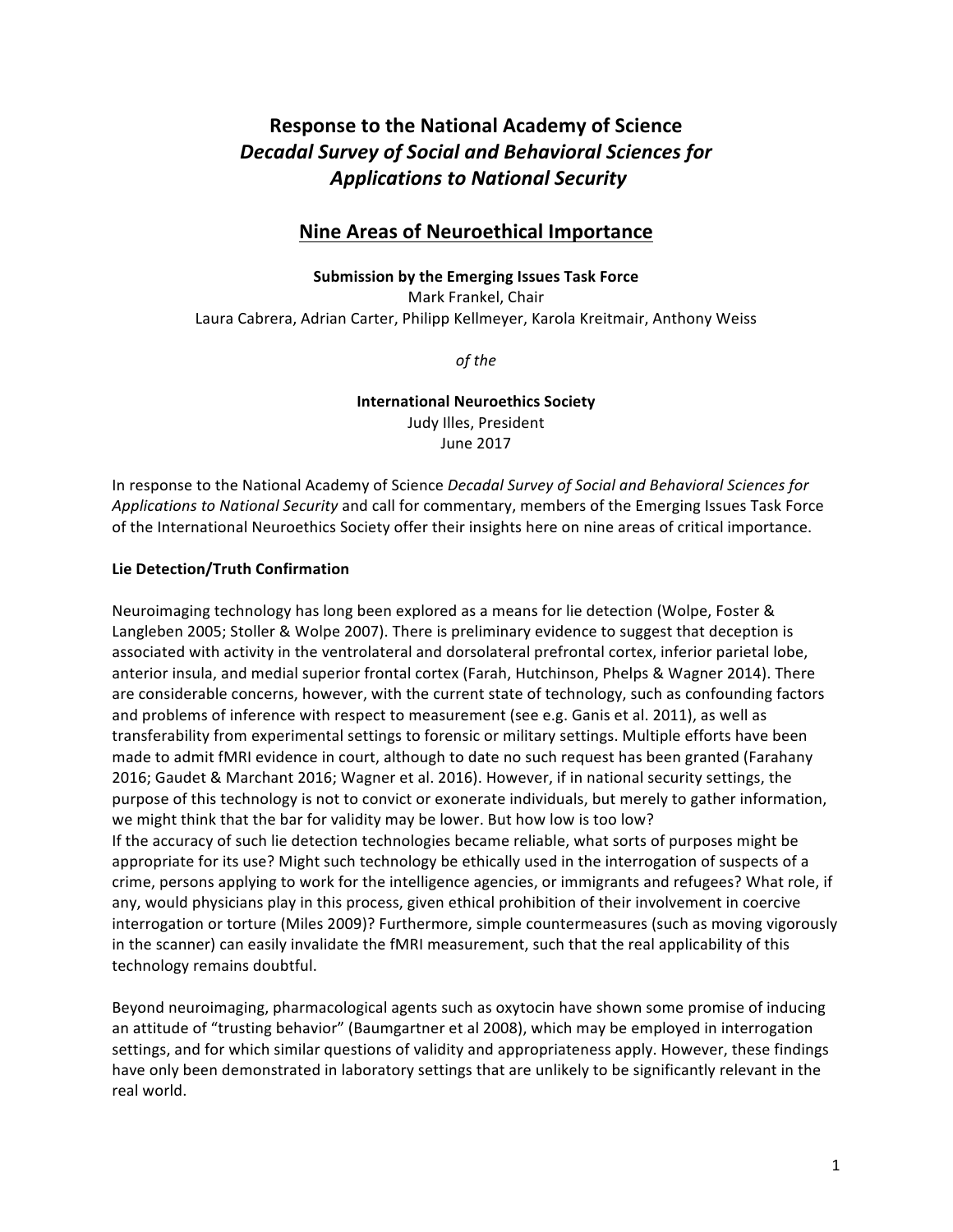If lie detection/truth confirmation technology or pharmacology were indeed to rise to a reliable level of validity, it certainly seems conceivable that it could be exploited to force individuals to reveal information in ways that violate ethical guidelines of information-gathering. Individuals who may have a right to non-self-incrimination under international guidelines may be forced to divulge information against their will. This technology may allow the meaningful decoding of brain activity that goes beyond what has previously been possible, raising questions concerning cognitive liberty. Some have argued that the mind ought to be a protected domain of an individual, and it should not be be penetrated against that individual's wishes (Wolpe, Foster & Langleben 2005). However, one might argue that the consequentialist rewards of interference trump any such deontological qualms.

#### **Neurointerventions in Warfare**

*Neuroenhancement:* What are the ethical implications of using neurotechnologies to help soldiers remain awake and alert during extended combat or to improve their critical thinking and reaction times? The Defense Advance Research Project Agency (DARPA) has several active research programs on this. For example, Electrical Prescriptions (ElectRx) program is using ultraminiaturized devices, which could be delivered through minimally invasive procedures, to help the human body heal itself through neuromodulation of organ functions (DARPA website). Another program relevant for neuroenhancement is the Targeted Neuroplasticity Training (TNT) program which seeks to enhance learning of a wide range of skills to reduce cost and duration of training as well as to improve outcomes in the battlefield.

*Neuroimpairment:* If during military conflict the brain could be manipulated to produce temporary unconsciousness, dizziness, or psychotic effects in order to confuse the enemy or make them less effective warriors, when should such action be employed? How do neurobiological weapons differ from other forms of chemical or biological warfare? (Many chemical agents, such as nerve gas, already interfere with the nervous system). In the Moscow theatre hostage siege in 2002, the potent opioid fentanyl was used to sedate the hostage-takers, while the soldiers were inoculated against the drug with an opioid antagonist. If done via mass applications, what ethical considerations should apply to civilians located nearby? What physical or mental side effects should be assessed? How can an ethical research design be constructed to determine the impacts of various approaches (e.g., a spray, electrical signals)? There is also the possibility of using neurotechnologies to detect deficiencies in a warfighter's neurological level of functioning and use this information to deploy mechanisms to restore or normalize the warfighters neurological function.

#### **Memory Manipulation**

In principle, different methods, such as pharmacological or electrophysiological interventions, are available or in development to interfere with memory at different stages (formation, consolidation or recall). Beta blockers like propranolol, which function by inhibit the activity of the sympathetic nervous system, have been shown to dampen the affective component of traumatic memories (Henry et al 2007). This may be beneficial in preventing, or perhaps even treating, PTSD, which can help stem the suffering experienced by warfighters. However, as some have pointed out (Hurley 2007.), there may be a risk of eroding a person's moral sensibilities, if the emotional content of a memory is divorced from the factual. Perhaps this intervention can block feelings of guilt or regret associated with combat or military experiences, but is such blocking always desirable, or do warfighters depend on such affective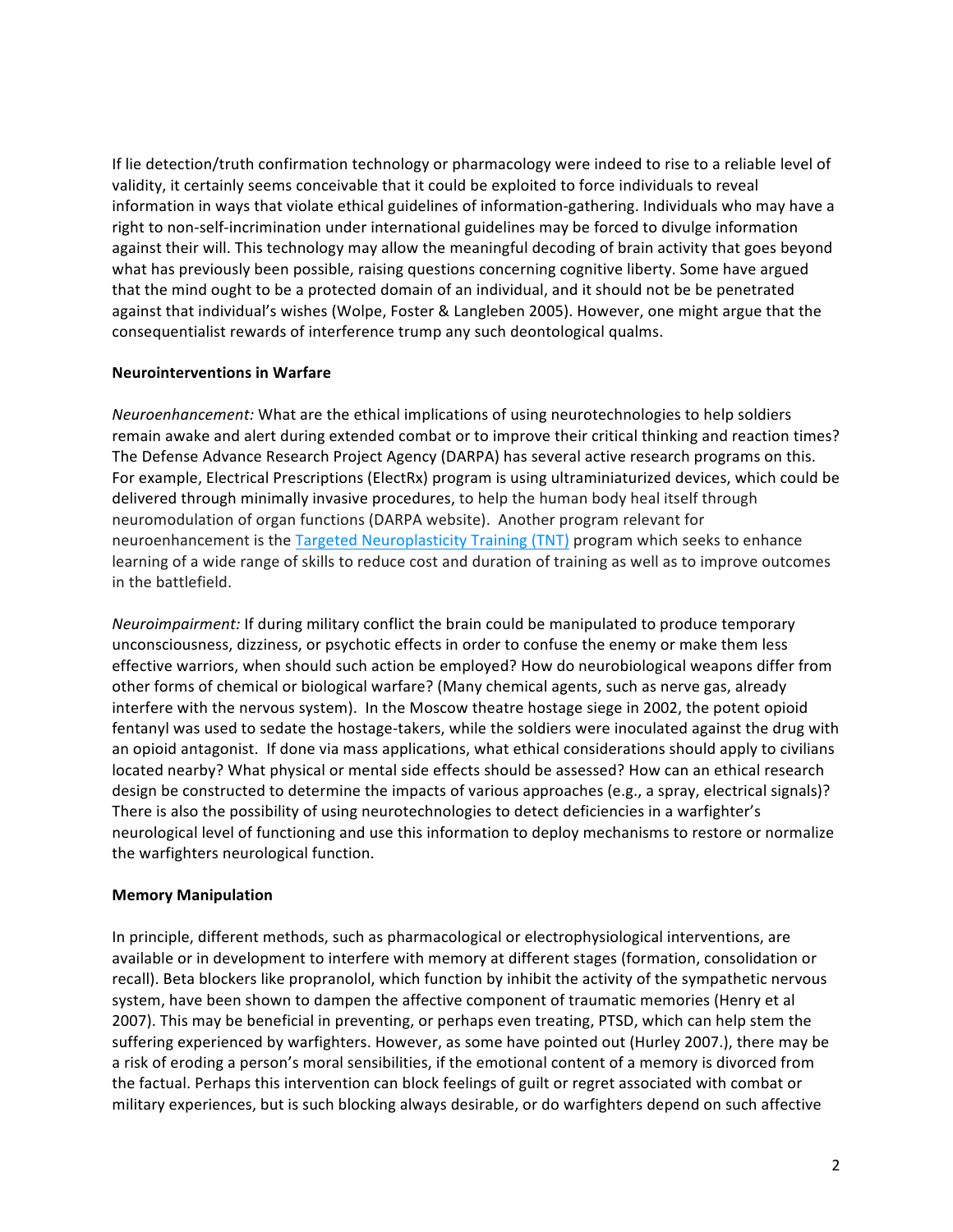states to make moral decisions in complex situations?

#### **Deception**

How might neuroscience be used to fuel or impede deception aimed at mass populations via, for example, propaganda, "fake news," or other communication strategies aimed at distorting one's perception of reality during heightened national security concerns? What ethical considerations should guide the use of such strategies or efforts to combat them?

In terms of impeding mass deception a readily available tool is education. Using training programs that are designed to improve specific neurocognitive functions, such as working memory, may have effects on overall brain function and may improve a person's ability to critically assess information she received (Ansari, Smedt & Grabner 2011). However, living in highly technological and information loaded societies, the capacity of the human brain might be limited to assess all the information needed. This is where the use of neuroenhancers may play a role, from pharmaceuticals to neurointerfaces, that enable people to better judge different facts, context and make connections that might facilitate knowing when they are being deceived. There could also be external technologies, like augmented reality apps, where people can input chains of events and through advanced algorithms that double check facts get a result about the accuracy of their perception of reality.

There is however a potential dual use of this increased knowledge about neurocircuitry to devise advanced methods for mass deception. This might even include the insertion of false memories, which has already been achieved with the use of optogenetics in animals (Ramirez et al, 2013).

#### **Brain-to-brain Communication**

If two individuals are being connected via Brain-Computer Interfaces to enable communication or to manipulate each other (e.g. via extra- or intracranial electrical stimulation), such direct "brain-to-brain communication" could interfere with an individual's ability to distinguish his or her "own" brain activity (which manifest as thoughts or feelings) from the "inception" or "intrusion" by another individual's transmitted brain activity. Does this violate some fundamental freedom of humans to be allowed to think whatever they want (e.g., cognitive liberty)? How should such concerns be weighed against the need to hold someone accountable for their thoughts? Imagine, for example, if during the interrogation of a suspect who's brain activity was measured with EEG and directly connected to an interrogator's EEG (who perhaps has the capability of sending electric stimulation to the suspect's head), the interrogator uses brain-activity-dependent (non-painful) stimulation to coerce the suspect to reveal his or her thoughts. Would the end of receiving vital information justify the means of this neurointervention, or would we consider this to be a form of non-justified interrogation method that unduly violated their human rights, or possibly amount to torture?

#### **AI/Machine Learning**

There are efforts to complement or even replace human decision-making with machine learning/AI in intelligent and autonomous weapon systems. When decisions get offloaded on AI, what kinds of consequences does that have for responsibility with respect to the decisions made and potential catastrophic side effects (such as civilian casualties)? Does AI ever have to make decisions that require moral reasoning? If so, how can such reasoning be built into robot design and behavior?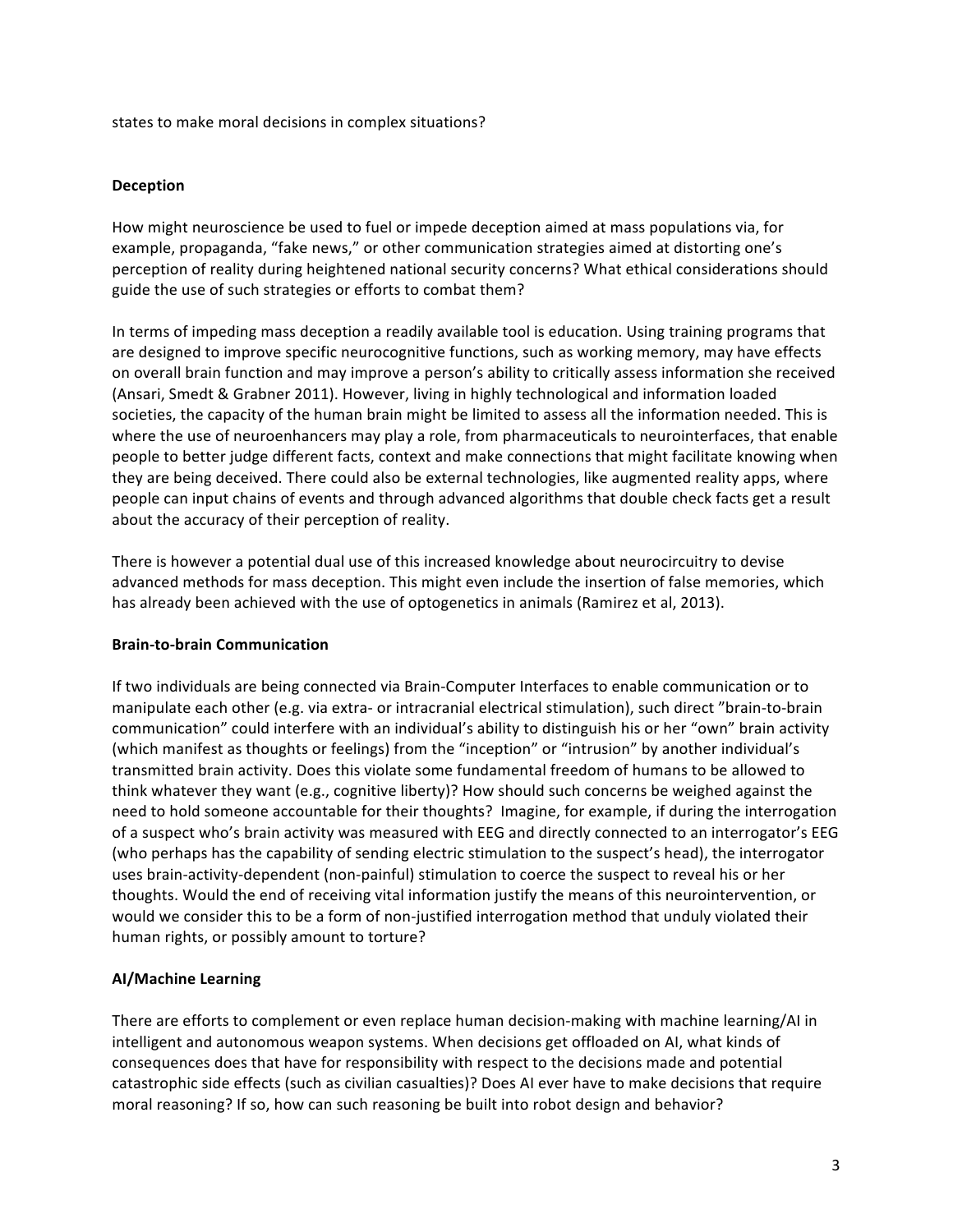#### **Robotic Combat**

If AI leads to robots capable of substituting for human warfighters, what ethical constraints should be considered for their use? Depending on the level of intelligence and autonomy of such advanced robotic systems, should they have similar rights, e.g. with regard to their structural integrity and continuity of existence, as human warfighters? If not, at what point along the human/robot spectrum of assistive wearable to "cyborg" to robot do these rights cease to exist? Moreover, what should such distinctions be based on?

#### **Predictive Analytics**

The use of advanced machine learning methods, such as "deep learning", to predict people's inclination toward terrorist behavior or some other threat to national security raises concerns about how such techniques would be used to restrict individual liberties (e.g., increased monitoring by the government, travel constraints). A recent study using a new machine learning method looked for multiregional brain activity patterns that could collectively predict "culpable" mental states (Vilares et al 2017). Such algorithms have been shown to incorporate inherent biases that adversely affect individuals from certain minority groups that result from historical social and cultural inequity. Do these predicitve analytics need to correct for these inherent biases? What rights do individuals have to know what data are being used against them and to correct inaccuracies? Does the government have a responsibility to restore a person's reputation or compensate victims for the incorrect or intentional misuse of the data? Now, just before the impending advent of individualized consumer wearable technology for recording brain activity (with EEG or NIRS), there is a historic opportunity to safeguard neural data against widespread dissemination and misuse. How should the use and security of neural data be governed and legislated? Should there be a law that prohibits the selling of neural data (analogous to the prohibition against selling one's organs)?

#### **Neurofeedback for Weapons or Drone Control**

Neurological control of weapons or drones became a possibility when in 2007, researchers taught a monkey to neurologically control a walking robot on the other side of the world by means of electrochemical measurements of motor cortical activity. As less invasive technologies, like neurofeedback, are improved these can be more readily used in the continuous trend to create distance between parties involved in conflict.

#### **References**

Ansari, D., Smedt, B., & Grabner, R. H. (2011). Neuroeducation - A Critical Overview of An Emerging Field. Neuroethics, 5(2), 105-117. http://doi.org/10.1007/s12152-011-9119-3

Baumgartner, T., Heinrichs, M., Vonlanthen, A., Fischbacher, U., & Fehr, E. (2008). Oxytocin shapes the neural circuitry of trust and trust adaptation in humans. *Neuron*, 58(4), 639-650.

Farah, M. J., Hutchinson, J. B., Phelps, E. A., & Wagner, A. D. (2014). Functional MRI-based lie detection: scientific and societal challenges. *Nature Reviews Neuroscience*, 15(2), 123-131.